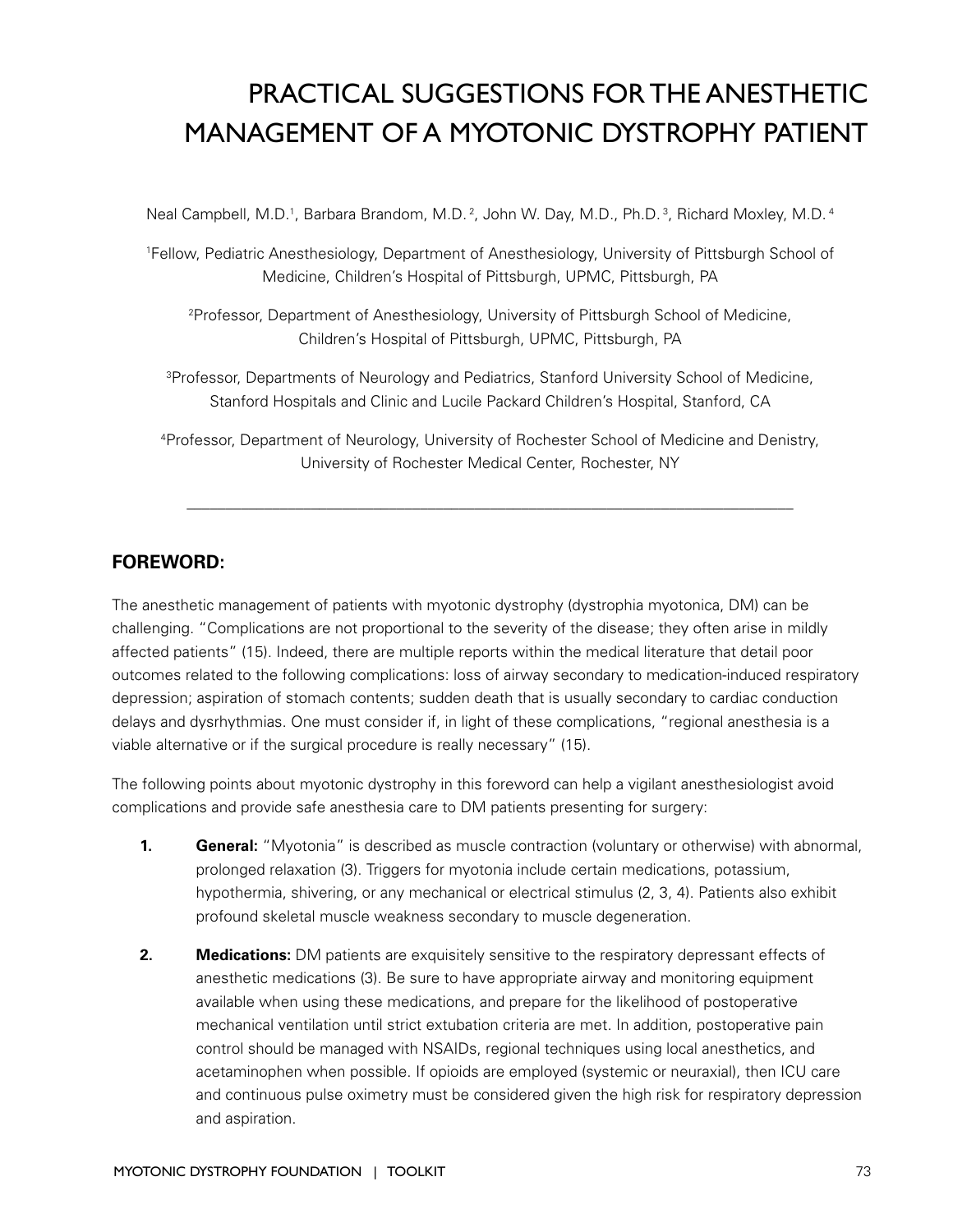- **3. Airway:** Rapid sequence induction with cricoid pressure is recommended. Weakness of the pharyngeal muscles and a delayed gastric emptying time predispose DM patients to aspiration (3, 21). Also, succinylcholine effects are unpredictable in DM patients: one case report describes jaw rigidity and impossible intubation after succinylcholine administration (19); prolonged laryngospasm and cyanosis has been reported in myotonia congenita, but could theoretically also occur in DM (20). Avoid succinylcholine when possible.
- **4. Respiratory System:** The effects of myotonic dystrophy on the respiratory system are profound and common (1, 24). Respiratory muscle weakness predisposes DM patients to restrictive lung disease with concurrent dyspnea and ineffective cough (3). Moreover, arterial hypoxemia and a diminished ventilatory response to hypoxia and hypercapnia are frequent associations (3). Accordingly, these factors place DM patients at an increased risk for pneumonia and other perioperative pulmonary complications (1). Ventilatory weakness contributes to the complex sleep disorders of DM, which frequently results in profound pre-operative sleep deprivation that further complicates post-anesthetic care.
- **5. Cardiac System:** DM patients can have cardiac abnormalities that may lead to sudden death secondary to various cardiac conduction delays or other dysrhythmias (3, 6). Thoroughly evaluate the cardiac system – including echocardiogram, 12-lead EKG, and interrogation of the internal cardiac rhythm device (if present) – before any anesthetic care is given.
- **6. Central Nervous System:** The many CNS effects of DM further complicate perioperative care. For example, behavioral and cognitive problems in the patient and other family members can complicate pre-operative preparation. Hypersomnia is a common and sometimes the primary manifestation of DM that can result from a narcolepsy-like central hypersomnia as well as sleeprelated ventilatory insufficiency or obstructive sleep apnea, any of which can lead to profound sleep deprivation in the pre-operative period as well as multiple management difficulties postanesthesia. Also, DM subjects have heightened CNS sensitivity to sedatives, anxiolytics and analgesics, further impeding ventilatory drive and airway protection. Perioperative casualties often develop several days post-operatively due to aspiration or inadequate monitoring of hypoxia, during the period in which DM patients become increasingly encephalopathic due to sleep deprivation or the unintended effects of medication.

**\_\_\_\_\_\_\_\_\_\_\_\_\_\_\_\_\_\_\_\_\_\_\_\_\_\_\_\_\_\_\_\_\_\_\_\_\_\_\_\_\_\_\_\_\_\_\_\_\_\_\_\_\_\_\_\_\_\_\_\_\_\_\_\_\_\_\_\_\_\_\_\_\_\_\_\_\_\_**

# **PRE-OPERATIVELY:**

**1. Multi-disciplinary medical team:** It is well documented that the medical and surgical management of patients with myotonic dystrophy (DM) can be challenging and fraught with complications (1, 3, 4, 6, 21). For these reasons, coordination of the pre- and post-operative plans for care should be made at least 1-4 weeks in advance using a multi-disciplinary medical team. This team would ideally consist of the surgeon, anesthesiologist, primary care physician, intensivist, and, if indicated, the pulmonologist and cardiologist (see 'consultations' below). Furthermore, the addition of a neuromuscular specialist (i.e. neurologist) with expertise in the pathophysiology and natural course of DM would be highly beneficial.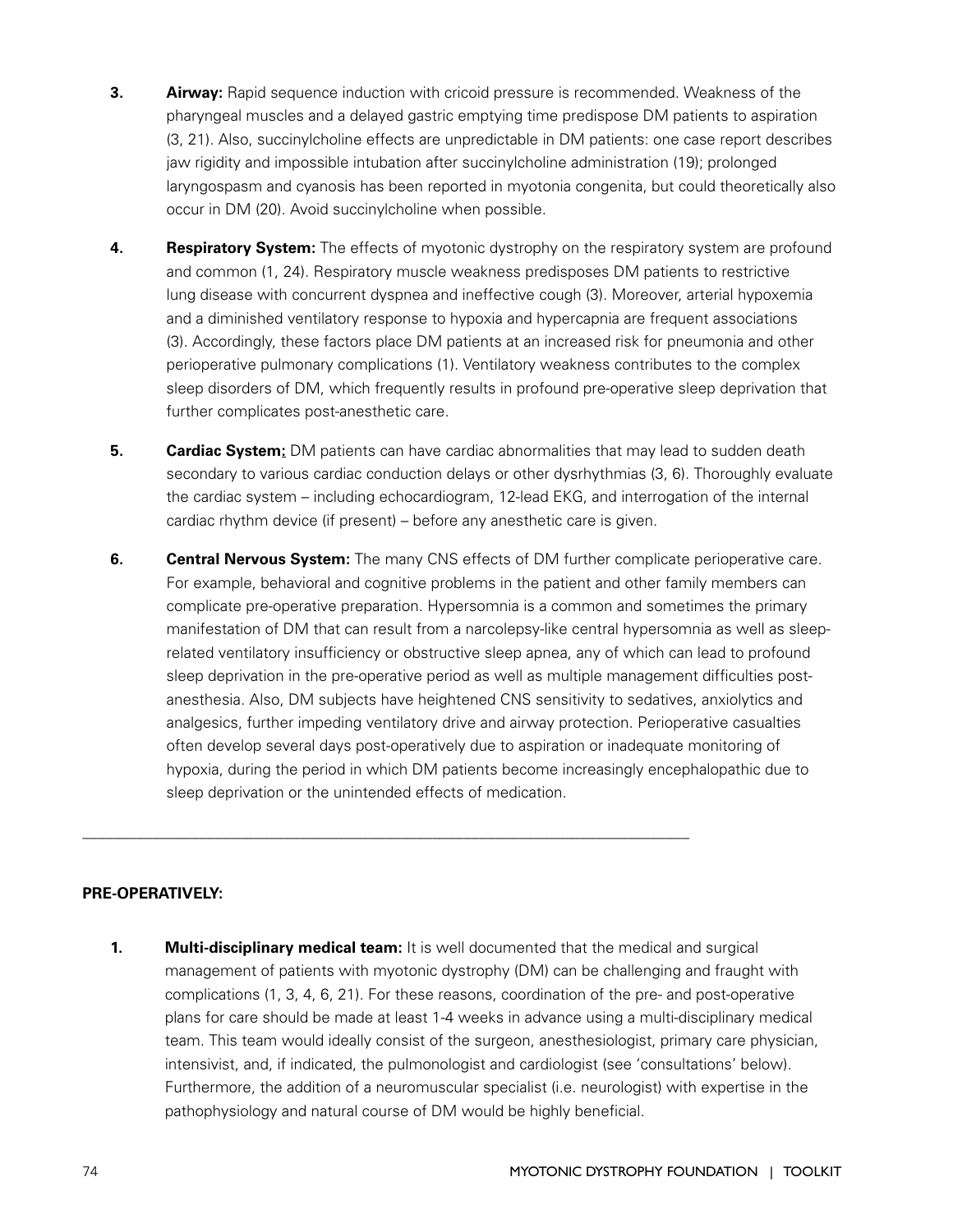**2. Pre-anesthetic evaluation:** In addition to a comprehensive preoperative evaluation completed by the DM patient's primary care physician (PCP), an anesthesiologist should perform a careful and detailed pre-anesthetic assessment 1-4 weeks prior to surgery. Such an evaluation may prevent serious complications and fatalities in DM patients. Their abnormal and often unpredictable responses to common anesthetic medications are well described in the medical literature and were summarized in the foreword (2, 3, 5, 7, 8, 11, 18, 19, 20). Indeed, a thoughtful and comprehensive anesthetic plan is warranted in advance of the day of surgery. The absence of such a preoperative evaluation by the PCP (at minimum) and the anesthesiologist could be considered cause for case cancellation.

The anesthesiologist should devote particular attention to the cardiopulmonary systems during their pre-anesthetic evaluation. It is not uncommon for DM patients to have a history of hypoxia, dyspnea, sleep apnea requiring CPAP, or marked ventilatory muscle weakness necessitating BIPAP,. Given the anesthetic implications of these disorders, a measure of their severity is warranted. In addition, further questioning should involve whether or not the DM patient has a history of arrhythmia, heart failure, and/or an internal cardiac rhythm management device. All internal cardiac rhythm devices require interrogation by a cardiac electrophysiologist. A baseline echocardiogram, 12-lead EKG, and a chest radiograph should also be completed preoperatively (see 'consultations' below).

- **3. Consultations:** Based on the PCP's and anesthesiologist's preoperative evaluations and assessments, a thorough cardiopulmonary evaluation by a cardiologist and pulmonologist completed at least 3 weeks prior to elective surgery may be necessary because of the high incidence of morbidity and mortality related to these systems (1, 6). Indeed, all DM patients presenting for surgery should have a preoperative baseline echocardiogram, a 12-lead EKG, and a chest radiograph, each with expert interpretation. Moreover, all internal cardiac rhythm management devices must be interrogated by a cardiac electrophysiologist prior to entering the operating room. Pulmonary function tests (including supine and sitting vital capacities) and preoperative arterial blood gases may also be useful and should be requested at the discretion of the primary or consulting physician(s) before elective surgery.
- **4. Premedications:** DM patients can be exquisitely sensitive to the respiratory depressant effects of commonly used premedications (e.g. opioids and benzodiazepines). Therefore, make sure that appropriate equipment for monitoring and performing urgent intubation are available prior to the administration of premedication, or any other sedative. DM patients also frequently suffer from gastroparesis, predisposing them to episodes of acute pseudo-obstruction, which can be further exacerbated by opioids, further complicating ventilatory function and airway protection.
- **5. Regional anesthesia:** Regional anesthesia including neuraxial techniques have been described in the literature as successful primary anesthetics for DM patients (3, 22). They can help avoid some of the frequent complications associated with general anesthesia in the DM patient. However, there are case reports that describe an "incomplete motor block and shivering sufficient to stimulate myotonic contractures with epidural anesthesia" ([direct quote from 12], 13, 14) in DM patients. After the risks and benefits of regional anesthesia are assessed, techniques should ultimately be employed when applicable.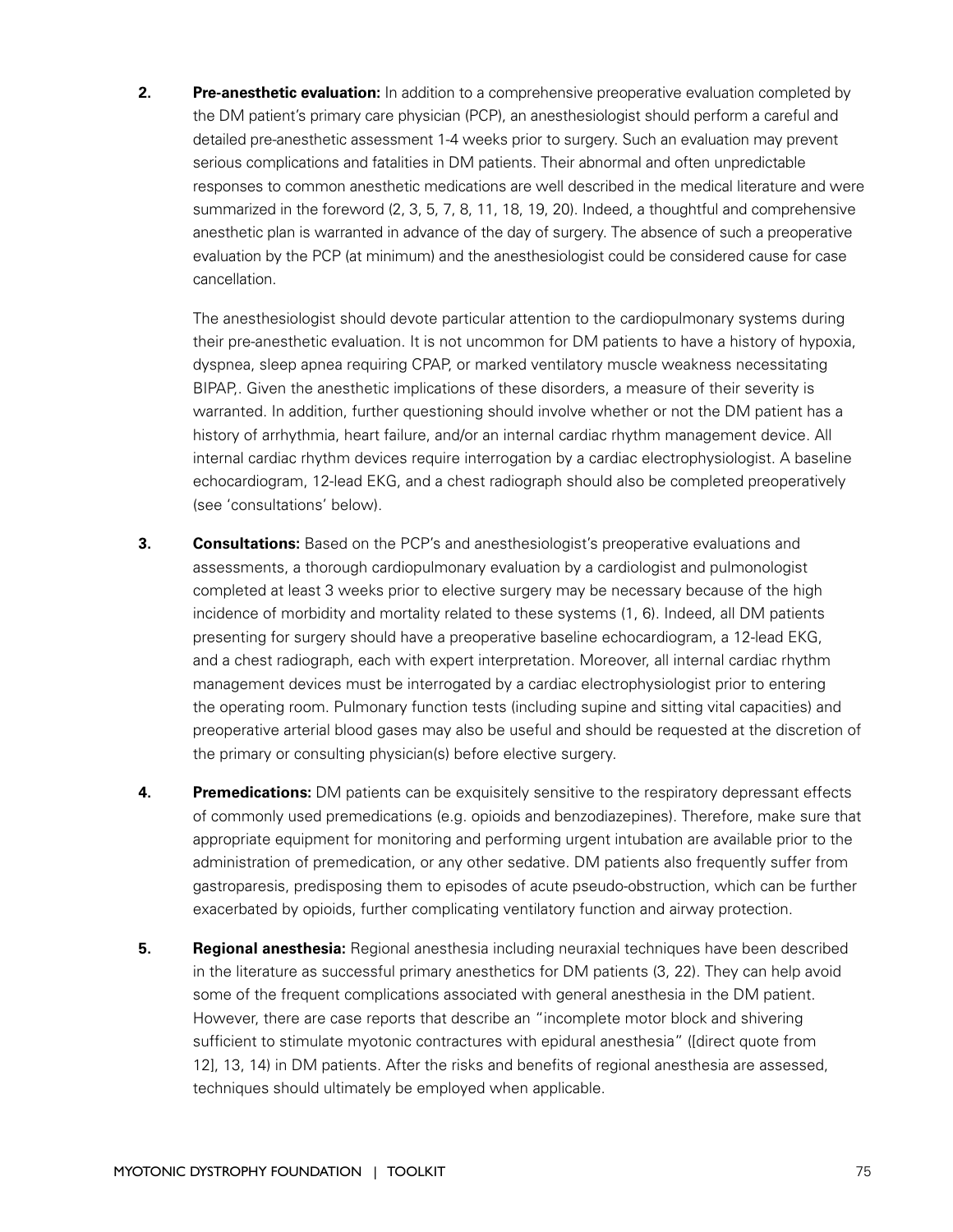# **INTRA-OPERATIVELY:**

# **1. Environment:**

- a. Hypothermia and shivering can induce a myotonic contracture (2). Therefore, keep the operating room and table warm so that the patient will be better able to maintain a normal body temperature.
- b. Use warmed IV fluids as well as forced-air blankets during surgery.

# **2. Monitoring:**

- a. Employ standard American Society of Anesthesiologists (ASA) monitors including thermometer (3).
- b. Strongly consider attaching an external pacer/defibrillator to the patient. DM patients are at high risk for arrhythmias and sudden death (6).
- c. Consider placing an arterial line in order to verify the adequacy of oxygenation and ventilation via blood gas interpretation, and for continuous blood pressure monitoring.
- d. Monitor neuromuscular blockade with a peripheral nerve stimulator, but do so with caution: the electrical stimulus could induce a myotonia and be misinterpreted as sustained tetany indicative of full reversal of neuromuscular blockade (2).
- e. Invasive cardiac monitoring (TEE, PA catheters, CVP lines) should be reserved for DM patients that have significant cardiopulmonary dysfunction. The cardiologist's pre-operative consultation and assessment may help guide the decision of whether to employ these monitors.

# **3. Induction:**

The superiority of one specific induction agent over another has not been established for elective surgeries. Etomidate, thiopental, and propofol have all been used safely for induction. However, using agents with a short beta half-life seems logical to minimize the possibility of prolonged postoperative mechanical ventilation.

- a. Ensure adequate pre-oxygenation.
- b. DM patients are at risk for aspiration secondary to their dysphagia and altered gastric motility (21). Therefore, consider administering sodium citrate, an H2-antagonist, and/or metoclopramide prior to induction. Lastly, a rapid sequence induction with cricoid pressure is warranted.
- c. Rapid Sequence Induction:
	- i. Maintain cricoid pressure
	- ii. A hypnotic agent with a short beta half-life (e.g. propofol) is recommended in light of the exaggerated apneic response characteristic of DM patients. Titrate the hypnotic to effect—a lower dose is likely to be sufficient in a DM patient.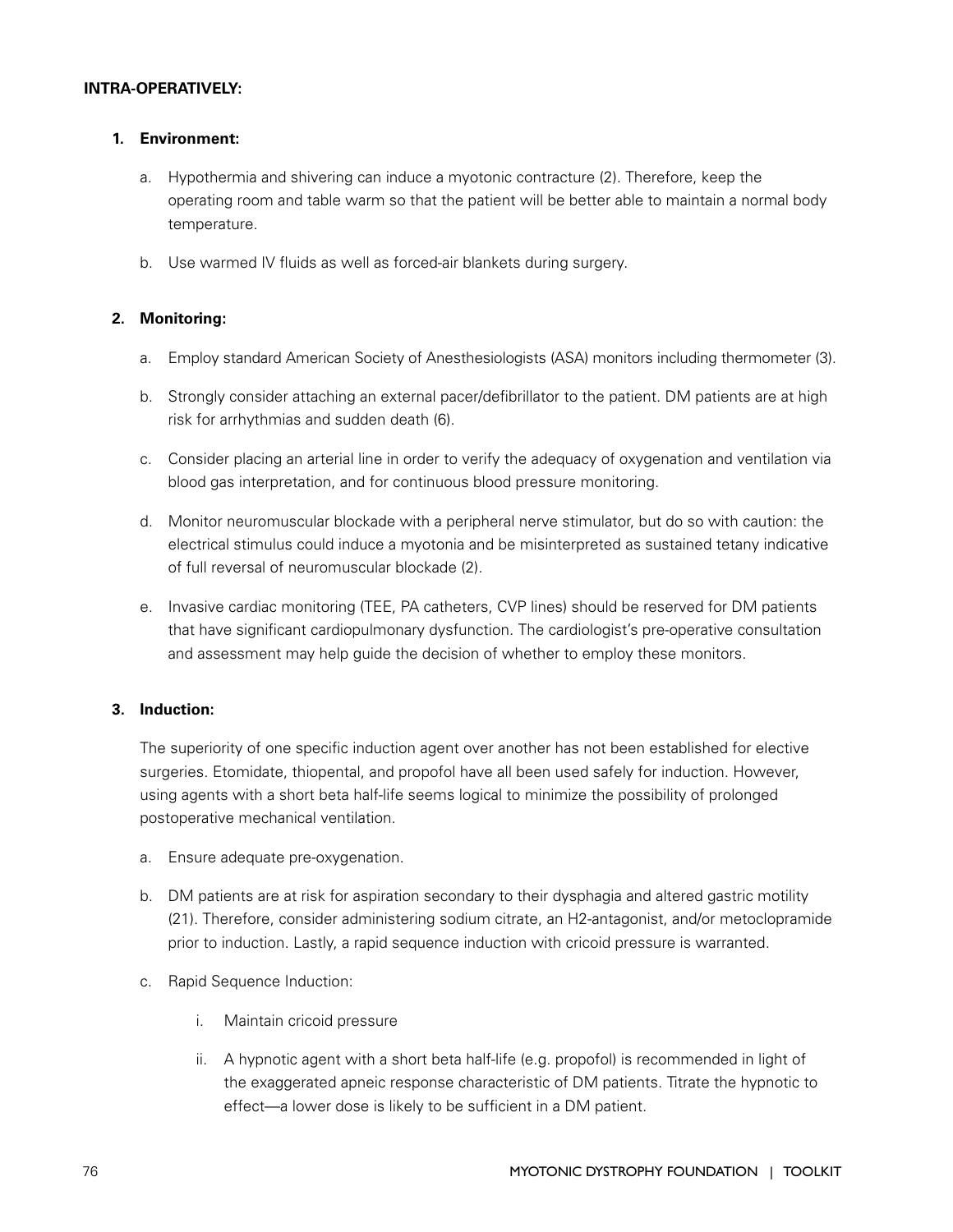- iii. Avoid succinylcholine. The DM patient's response to succinylcholine is unpredictable and may lead to a difficult or impossible intubation secondary to exaggerated contracture, masseter spasm, and laryngospasm (2, 19, 20). In addition, "because of dystrophic muscle changes, it is possible that in advanced cases succinylcholine might result in an exaggerated hyperkalemic response" (9).
- iv. Tracheal intubation can be successful in DM patients without a muscle relaxant (9). If a muscle relaxant is needed, then a non-depolarizing agent with a short recovery index should be chosen (e.g. Rocuronium, Cis-atracurium) (7).
- v. The temporomandibular joint may have a tendency to dislocate in DM patients. Laryngoscopy and jaw manipulation should be done with care (15).
- d. Difficult Airway: Follow the ASA Difficult Airway Algorithm (23).

#### **4. Maintenance:**

- a. **Volatile agents:** DM patients are no more susceptible to the development of malignant hyperthermia than the rest of the general population (16, 17). Volatile anesthetics are effective for maintenance of anesthesia, but they may exacerbate a patient's cardiomyopathy secondary to their myocardial depressive effects. In addition, desflurane, for example, may be the agent of choice considering its theoretical advantage of faster emergence upon completion of surgery (3).
- b. **Muscle relaxation**: If possible, avoid muscle relaxants altogether and maintain akinesia with deep inhalational/intravenous anesthesia, or have the surgeon infiltrate the skeletal muscle tissue within the surgical field with local anesthetic. When further muscle relaxation is required, use a non-depolarizing agent remembering that DM patients will exhibit an exaggerated response to it. Therefore, initial doses should be reduced while subsequent doses titrated to effect via the peripheral nerve stimulator (2).
- c. **Intravenous agents**: Safe and effective anesthesia using propofol and remifentanil for total intravenous anesthesia has been described in the medical literature (4, 5).
- d. **Intravenous Fluids**: Consider using crystalloid fluids that do not have any added potassium. DM patients have reduced  $\text{Na}^+K^+$  pump capacity and may be prone to the development of hyperkalemia (10). There is no apparent contraindication to the use of colloids.

#### **5. Emergence:**

- a. **Reversal agents:** Neostigmine has been purported to induce myotonia (18). Therefore, avoid its use and plan for the non-depolarizing muscle relaxant effect to simply wear off.
- b. **Extubation:** Considering the multi-systemic effects of DM (cardiopulmonary pathology, profound peripheral weakness, altered gastric motility, pharyngeal weakness with poor airway protection, increased sensitivity to all anesthetic medications) adhere to strict extubation criteria. These patients may need supportive mechanical ventilation in the PACU and perhaps in the ICU until extubation criteria are met. Additionally, be aware that there is an increased risk of delayed-onset apnea after extubation during the immediate 24 hours after surgery, and even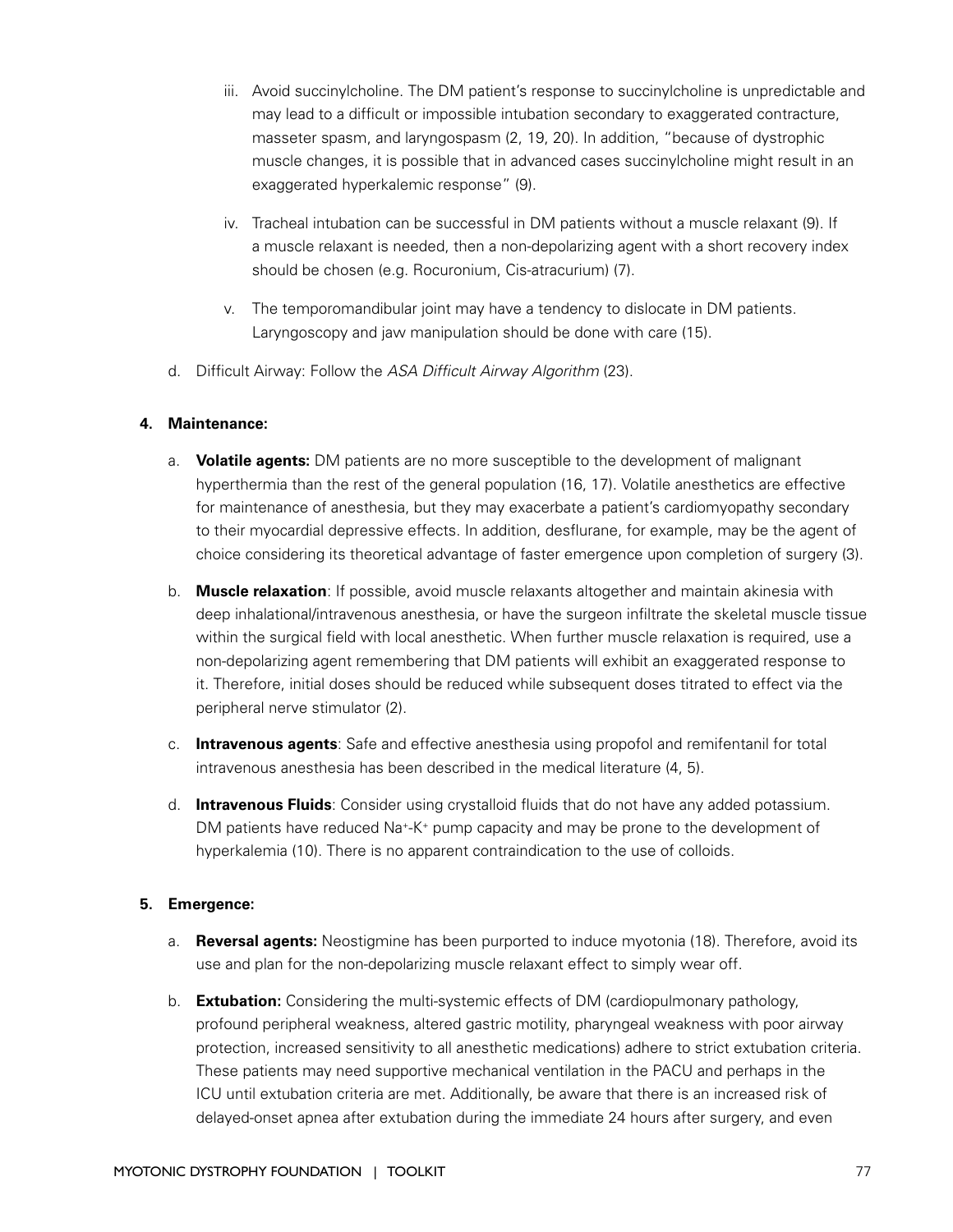longer if post-operative opioid analgesics are administered. Close and continuous monitoring of cardiopulmonary function (SpO2 and EKG) is needed during this time period.

c. **Disposition**: Consider ICU admission if there is an anticipated need for mechanical ventilation, significant opioid analgesia, or other necessary critical care management.

# **POST-OPERATIVELY**:

Admission to the intensive care unit (ICU) for postoperative management should always be considered given the significant complications that may occur as a result DM. At the very least, patients should be monitored postoperatively with continuous pulse oximetry and EKG for a period of 24 hours. Below are specific points that support these recommendations:

# **1. Pain Control:**

- a. First and foremost, consider the use of regional anesthesia, NSAIDS, and acetaminophen (rectal or oral) for control of postoperative pain. If these medications/modalities are contraindicated, then the use of opioids must be administered with caution and vigilant monitoring (see below).
- b. The exquisite sensitivity of DM patients to the respiratory depressant effects of opioids (systemic or neuraxial) can equate to fatal outcomes in the postoperative period. The most common route of opioid administration that places DM patients at high risk for respiratory depression is intravenous, yet there is a case report that details respiratory depression following a small dose of epidural morphine as well (8). Another case report demonstrated adequate analgesia with epidural opioid administration without respiratory depression (11). Ultimately, these patients need to be closely monitored. An ICU is therefore the safest environment in which to administer postoperative opioids, titrating them to effect. Lastly, be aware that opioids can exacerbate one of the common features of DM, gastrointestinal paresis. Depending on the severity, gastroparesis could increase the risk of reflux and aspiration.

# **2. Pulmonary Considerations:**

In a retrospective analysis of 219 DM patients who underwent surgery under general anesthesia, Matheiu et al found that most perioperative complications were related to the pulmonary system (1). In particular, DM patients who were symptomatic, who underwent upper abdominal surgery, or who had severe muscular disability were especially at risk. Therefore, "careful monitoring during the early postoperative period, protection of the upper airways, chest physiotherapy, and incentive spirometry are mandatory" (1).

It can not overstated just how important continuous monitoring is in a DM patient during the postoperative period, especially if ventilatory function is compromised secondary chest or abdominal surgery, pain, or muscle weakness inherent of the disease. Delayed-onset apnea is most likely to develop in the first 24 hours postoperatively, and an exaggeration of any baseline hypersomnia could become apparent with morbid results. An ICU would be most appropriate for the detection and treatment of these complications should they arise.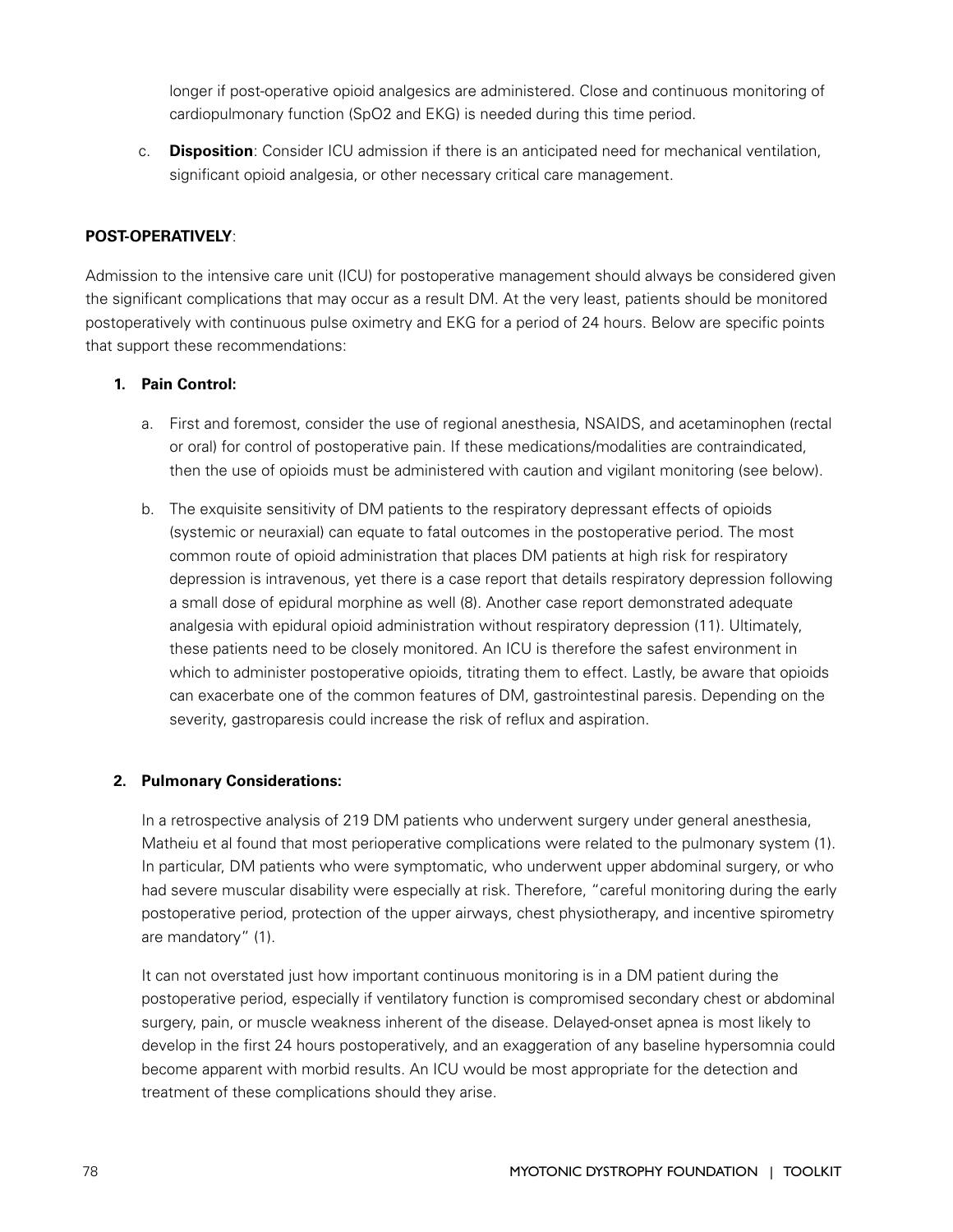#### **SUMMARY:**

- 1. Perform an extensive preoperative evaluation. Organize a multi-disciplinary medical team.
- 2. Use regional anesthesia when appropriate.
- 3. Be cautious with premedications (benzodiazepines and opioids).
- 4. Keep the patient warm.
- 5. Consider applying defibrillator/pacer pads.
- 6. On induction, be aware of the high likelihood of aspiration and other airway complications. Avoid succinylcholine when possible.
- 7. Adhere to strict extubation criteria. Given the effects DM has on the pulmonary system, anticipate the need for supportive mechanical ventilation until extubation criteria are met.
- 8. Plan for the continuous SpO2 and EKG monitoring postoperatively.
- 9. Manage postoperative pain with NSAIDs, regional techniques, and acetaminophen when appropriate. Use opioids with extreme caution.
- 10. Encourage aggressive pulmonary toileting postoperatively.

#### **REFERENCES:**

- 1. Mathieu J, Allard P, et al: **Anesthetic and surgical complications in 219 cases of myotonic dystrophy.** Neurology 1997; 49:1646-1650.
- 2. Azar I: **The Response of Patients with Neuromuscular Disorders to Muscle Relaxants: A Review.** Anesthesiology 1984; 61:173-187.
- 3. Barash PG, et al. **Clinical Anesthesia.** 4th edition. pgs. 32-34, 493-494, 1997.
- 4. Catena V, et al. **Anesthesia and myotonic dystrophy (Steinert's syndrome). The role of intravenous anesthesia with propofol, cis-atracurium, and remifentanil. A case report.** Minerva Anestesiol. 2007 Sept; 73(9) 475-9.
- 5. Bennum M, Goldstein B, et al. **Continuous propofol anaesthesia for patients with myotonic dystrophy.** Br J of Anaesth 2007; 85(3):407-9.
- 6. Groh WJ, Groh MR, et al. **Electrocardiographic abnormalities and sudden death in myotonic dystrophy type I.** N Engl J Med 2008; 358:2688-97.
- 7. Diefenbach C, Lynch J, et al. V**ecuronium for muscle relaxation in patients with dystrophica myotonica.** Anesth Analg 1993; 76:872-4.